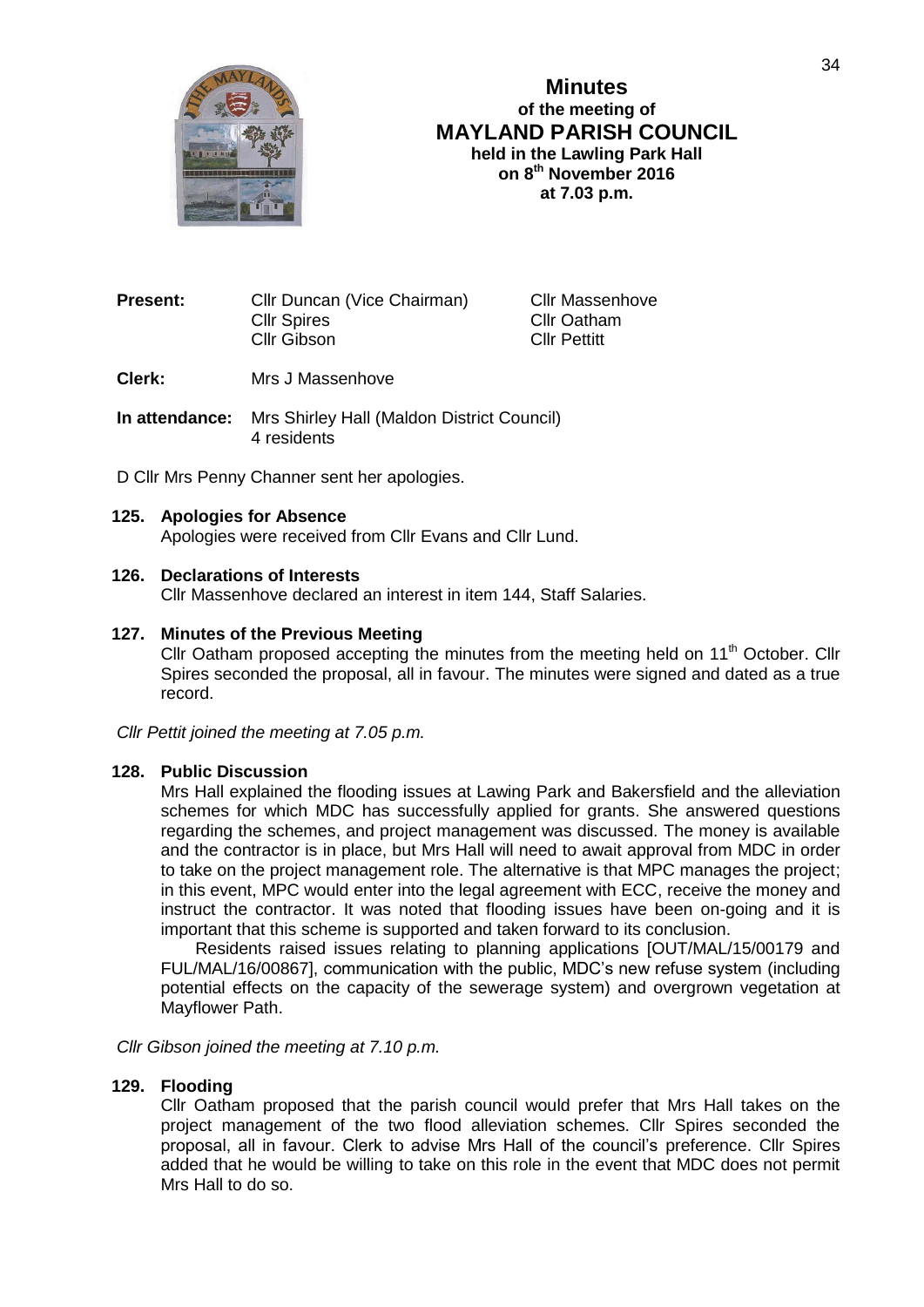# **130. Finance**

Councillors received a list of all payments and receipts. Cllr Massenhove proposed approving them. Cllr Spires seconded the proposal, all in favour; the cheques were signed. The approved payments and receipts are listed below: -

#### **PAYMENTS**

| <b>Date</b> | Payee                          | Service/supply                                       | £ Gross  |
|-------------|--------------------------------|------------------------------------------------------|----------|
| 08-Nov-16   | Office Is Limited              | Stationery                                           | 218.80   |
| 08-Nov-16   | <b>WFP Fire &amp; Security</b> | Fire extinguisher visit, 24-10-16                    | 174.36   |
| 08-Nov-16   | Clearwater Technology Ltd      | Water hygiene visit, 19-10-16                        | 168.00   |
| 08-Nov-16   | W&H (ROMAC) Ltd                | Supply & fit LED lighting at Bakersfield car<br>park | 1,919.40 |
| 08-Nov-16   | <b>Maldon District Council</b> | Park Ranger services, September                      | 218.16   |
| 08-Nov-16   | MSJ Garwood                    | Grass cutting to 29-10-16                            | 1,728.78 |
| 08-Nov-16   | MSJ Garwood                    | <b>Cutting at Mayland Nature Reserve</b>             | 74.54    |
| 08-Nov-16   | Mrs J Massenhove               | Petty cash                                           | 43.61    |
| 25-Nov-16   | MPC staff                      | Staff wages                                          | 1,521.16 |
|             |                                |                                                      | 6,066.81 |

#### **RECEIPTS**

| Date      | <b>Received from</b>          | <b>Description</b>                  | £      |
|-----------|-------------------------------|-------------------------------------|--------|
| 26-Oct-16 | EALC                          | Clerks bursary (CiLCA registration) | 150.00 |
|           | Various residents             | Tennis court hire                   | 12.00  |
|           | Friends of Mayland School     | Hall hire and deposit               | 74.00  |
| 26-Oct-16 | Mayland Village Football Club | Key deposit                         | 35.00  |
| 02-Nov-16 | <b>Mayland Youth Group</b>    | Hall hire to 1-12-16                | 128.00 |
|           | EALC                          | Clerks bursary (various training)   | 221.25 |
|           |                               |                                     | 620.25 |

#### **PETTY CASH**

| Date      | Payee           | Service/supply                            | <b>£</b> Gross |
|-----------|-----------------|-------------------------------------------|----------------|
| 14-Oct-16 | Post Office Ltd | Postage (amended PRoW application)        | 4.45           |
| 17-Oct-16 | <b>Wickes</b>   | Paint brushes and threshold strip         | 10.87          |
| 07-Nov-16 | <b>Wickes</b>   | Fixings for gate signs                    | 4.29           |
| 08-Nov-16 | Timpson Ltd     | Key cutting (football club key agreement) | 24.00          |
|           |                 |                                           | 43.61          |

Bank statements and reconciliations were signed by Cllr Pettitt. Verification of the bank reconciliations was noted.

Cllr Massenhove proposed expenditure of up to £1000 gross on a VAT consultancy visit to review current procedures and to obtain advice relating to the reclaiming of VAT for the hall extension. Cllr Oatham seconded the proposal. All in favour. Clerk to arrange VAT consultancy visit.

Hire fees - discussion of hire fees is deferred until after the VAT consultancy visit.

Budget 2017/18 – councillors put forward the following suggestions for projects to be included within the 2017/18 budget: -

- footpaths at Bakersfield; Clerk to seek advice and a quotation for repairs/resurfacing
- broadband for LPH
- CCTV upgrade; Cllr Oatham to advise Clerk of likely costs
- garden areas.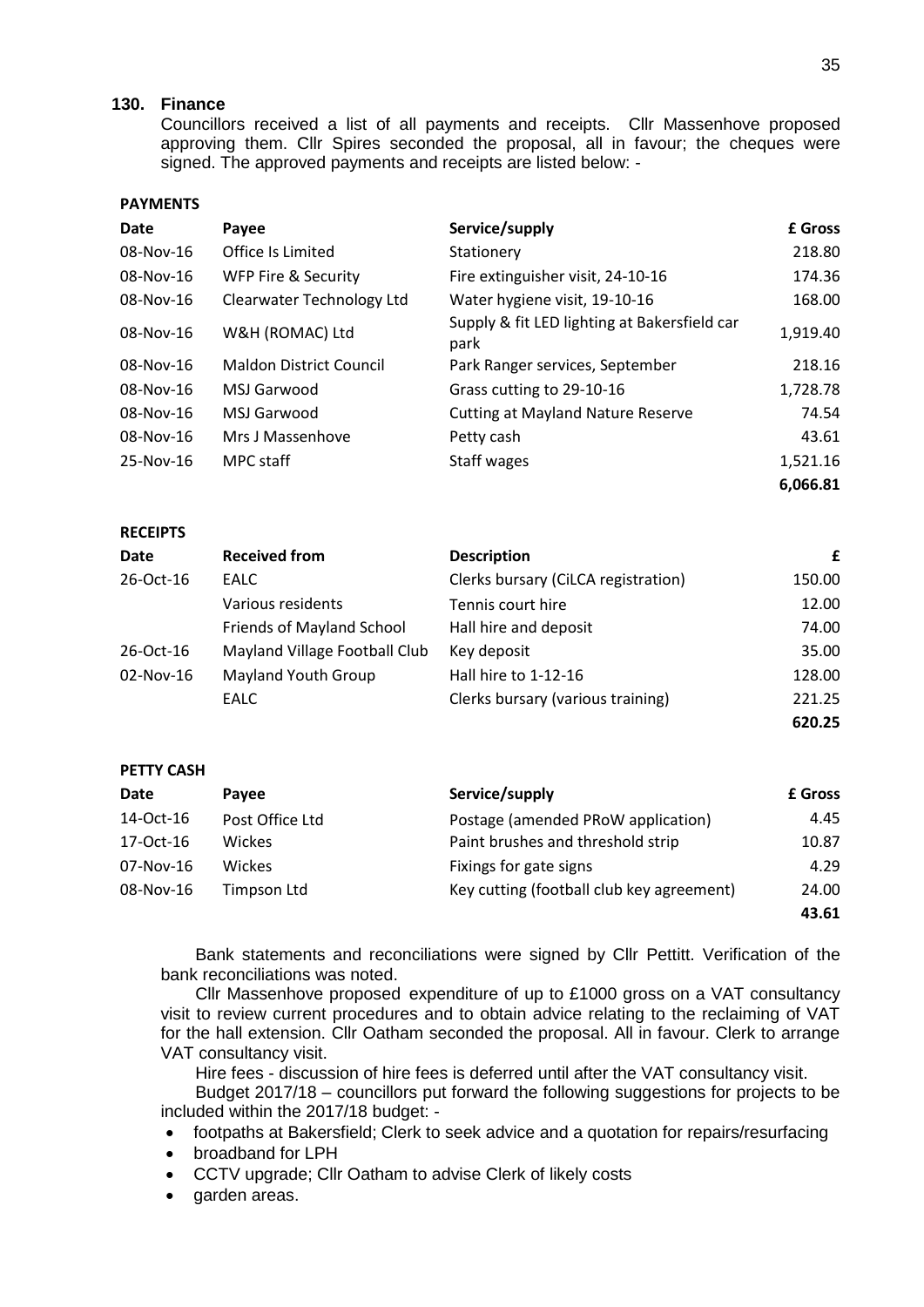# **131. Planning**

The following applications were considered and comment to the Planning Authority agreed: -

• HOUSE/MAL/16/01070 Proposed single storey front extension 27 The Drive Mayland Essex CM3 6AB No objections raised.

# • FUL/MAL/16/01097

Installation of a 25m Communications Tower to replace Existing 20m monopole and addition of ground based apparatus within enlarged fenced compound Wireless Infrastructure Group, Communication Tower Mill Road Mayland Essex Cllr Massenhove proposed recommending approval, Cllr Duncan seconded the proposal, all in favour. Therefore the recommendation to MDC is the granting of planning permission.

• PDE/MAL/16/01110 - For information only Single storey extension of 4m projection, 2.5m to eaves, 4.6m maximum height. St Bernard Nipsells Chase Mayland Essex This was noted.

There were no decisions or appeal decisions made by the local Planning Authority to be noted.

The approval by MDC of the following planning application was discussed: -

• FUL/MAL/16/00867

Construction of two bungalows with detached garages. Resubmission.

Land Rear Of 14 Mayland Green Mayland Essex

It was acknowledged that MPC missed the opportunity to comment on the application on this occasion due the response period taking place during staff leave; however, MPC has objected to the proposal on five previous occasions. Councillors expressed disgust that approval has been given, apparently going against MDC's own guidelines regarding backlands development, and felt that, as the proposal had been refused five times previously, the case should have been referred to the area planning committee. It was agreed that the Clerk will write to MDC's head of planning, copies to the Leader of MDC and our district councillors, conveying MPC's views and asking for justification of the decision.

# **132. Clerks Report**

Each Councillor has received an update on matters from the previous meeting.

**133. Lawling Park Committee** *including Bakersfield, Lawling Playing Field & Dog Walk Area* Each Councillor has received a copy of the minutes from the October LPC meeting.

### **134. Neighbourhood Plan Committee**

Each Councillor has received a copy of the minutes from the October and November NP meetings.

### **135. S106 Expenditure**

The play equipment requirement of the S106 Agreement was discussed and quotations noted. Additional suggestions for a play equipment project were invited. Clerk to add choice of play equipment to the next Lawling Park Committee agenda for a final decision. Councillors wishing for other ideas to be considered should provide the relevant information ahead of that meeting.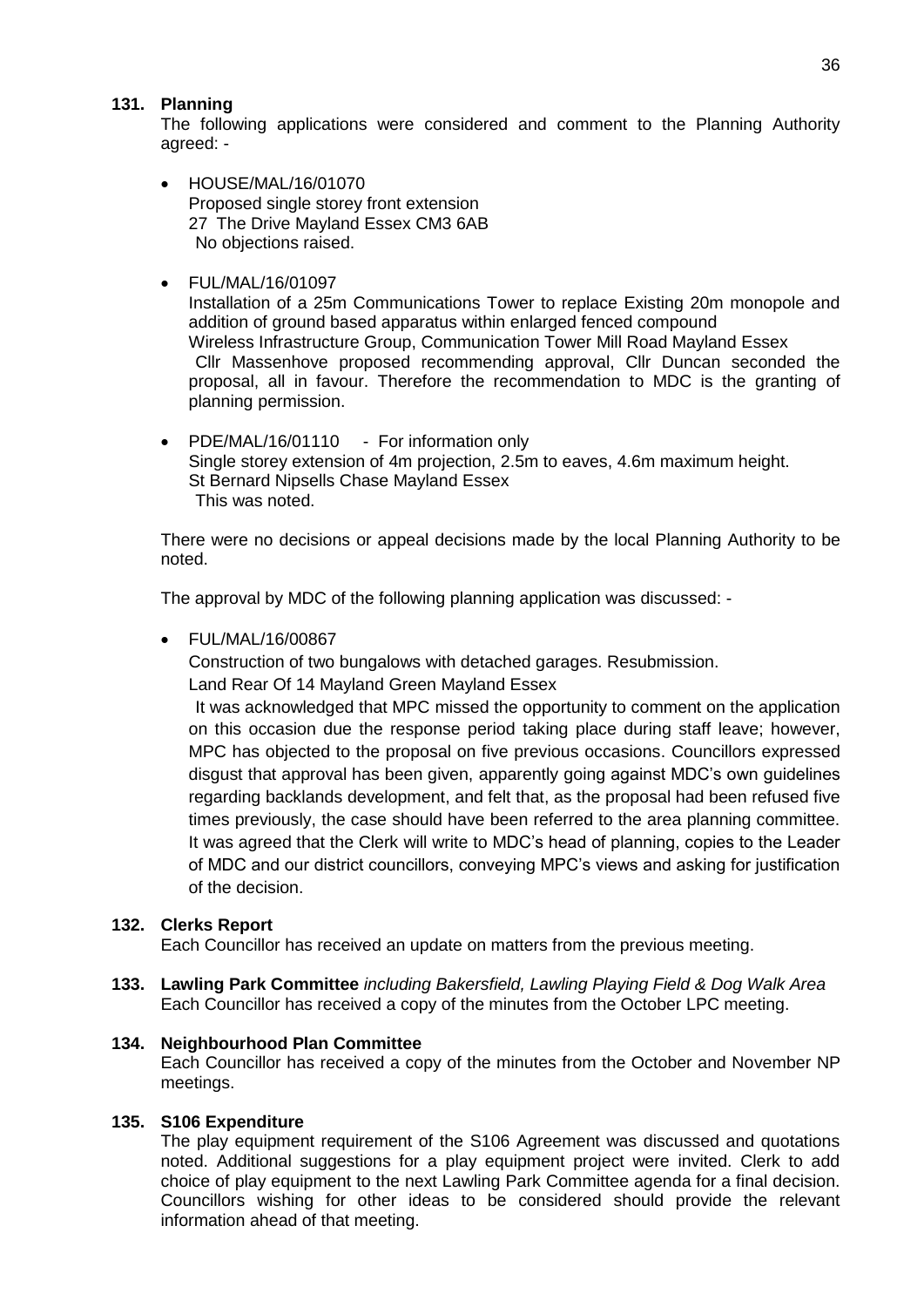#### **136. Community Wi-Fi Scheme**

Cllr Pettit proposed applying for funding for the Community Wi-Fi Scheme, Cllr Spires seconded the proposal, all in favour.

Cllr Spires proposed selecting County Broadband as supplier on our funding application, Cllr Gibson seconded the proposal, all in favour.

Clerk to submit funding application for £379 to cover set up and one month's service fee.

# **137. Highways**

Further to communication from a resident, litter on grass verges was discussed. Clerk to contact the probation service to enquire whether Community Payback workers may be available for litter picking.

Signage and parking restrictions were also deliberated.

# **138. Parks & Open Spaces** *including George Everitt Memorial Park, Cardnell Brothers, Memorial Park Field & Mayland Nature Reserve*

A request for trees to be trimmed at Cherry Alley was discussed. Cllr Massenhove proposed that MPC staff liaise with Cllr Gibson and carry out this work. Cllr Gibson seconded the proposal, all in favour. Clerk to advise staff.

It was noted that one or more trees at Gladwell Walk requires attention. Clerk to obtain a quotation for this work.

Clerk to instruct staff to cut overgrown vegetation at Mayflower Path.

Additional quotations are still required in order to make a decision regarding a woodland management plan for the Mayland Nature Reserve. Clerk to continue to pursue this.

#### **139. Village Environment** *including Lighting, Vandalism, Sea Wall, Transport*

Cllr Spires reported that the Environment Agency has repaired the sea wall, reinstated the bollards at Cardnells and refitted a seat, all as they had said they would do.

The recent increase in antisocial behaviour at Katonia Avenue car park was discussed. Advice from the police is that concerned residents should call at the time if there is antisocial behaviour or disorder taking place. MDC supports this advice and advises keeping a log of the incidents to help target Park Ranger patrols. The Rangers may be able to identify culprits during their patrols or from CCTV footage.

Councillors expressed concern at the decision to allow discharging of waste from the Bradwell power plant site into the River Blackwater and the lack of consultation. Clerk to send a letter, to be drafted by Cllr Massenhove, to the appropriate authority expressing these concerns.

### **140. Footpaths**

It was noted that information regarding specific public rights of way can be accessed online via the ECC Highways PRoW interactive map.

### **141. CCTV**

Cllr Oatham provided information regarding trimming of vegetation required to improve camera line of sight. Clerk to forward this to MPC staff.

#### **142. Chairman's Allowance**

Cllr Massenhove proposed expenditure of up to £20 each for Christmas gifts for four volunteers. Cllr Duncan seconded the proposal. All in favour, Clerk to action.

### **143. Correspondence**

The following correspondence was noted: -

 Essex Playing Fields – letter enclosing Best Kept Playing Fields Competition certificates.